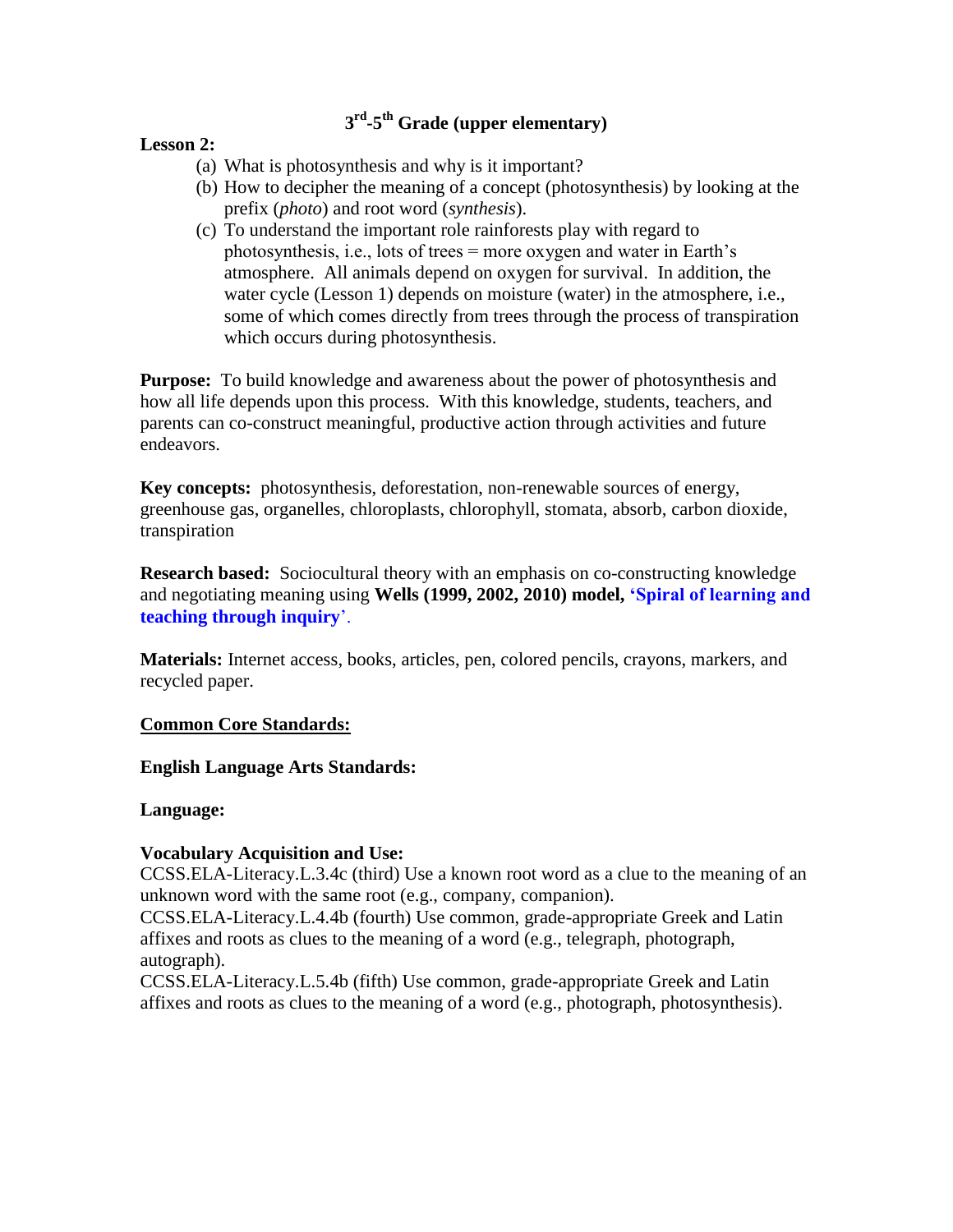## **Next Generation Science Standards (NGSS):**

### **Disciplinary Core Idea Progression:**

*Earth Space Science Progression (ESS3.A): Energy and fuels humans use are derived from natural sources and their use affects the environment. Some resources are renewable over time, others are not.* 

*Life Science Progression (LS1.C): Food provides animals with the materials and energy they need for body repair, growth, warmth, and motion. Plants acquire material for growth chiefly from air, water, and process matter and obtain energy from sunlight, which is used to maintain conditions necessary for survival.* 

*Physical Science Progression (PS3.D): Energy can be "produced," "used," or "released" by converting stored energy. Plants capture energy from sunlight, which can later be used as fuel or food.* 

**Procedure: Wells" model, "Spiral of learning and teaching through inquiry," in action:**

### **I. Tapping into students" prior knowledge and experiences:**

#### **Pre-assessment:** (Use pdf)

- 1. When you think of the sun, what do you think of?
- 2. What are some fun experiences you have with the sun? Share them with a peer in class.
- 3. Do you think the sun is important? If so, why? If not, explain why?
- 4. Do you think we could live without the sun? Why, or why not? (Explain your answer.)
- 5. When you look at the word **photosynthesis**, can you see the prefix *photo*?
- 6. Do you know what *photo* means? Can you make a guess?
- 7. Can you see another word within **photosynthesis**? Can you see the root word *synthesis*?
- 8. Do you know what *synthesis* means? Can you make a guess?
- 9. Now that you have examined the prefix (*photo*) and the root word (*synthesis*), can you make a guess as to what photosynthesis means?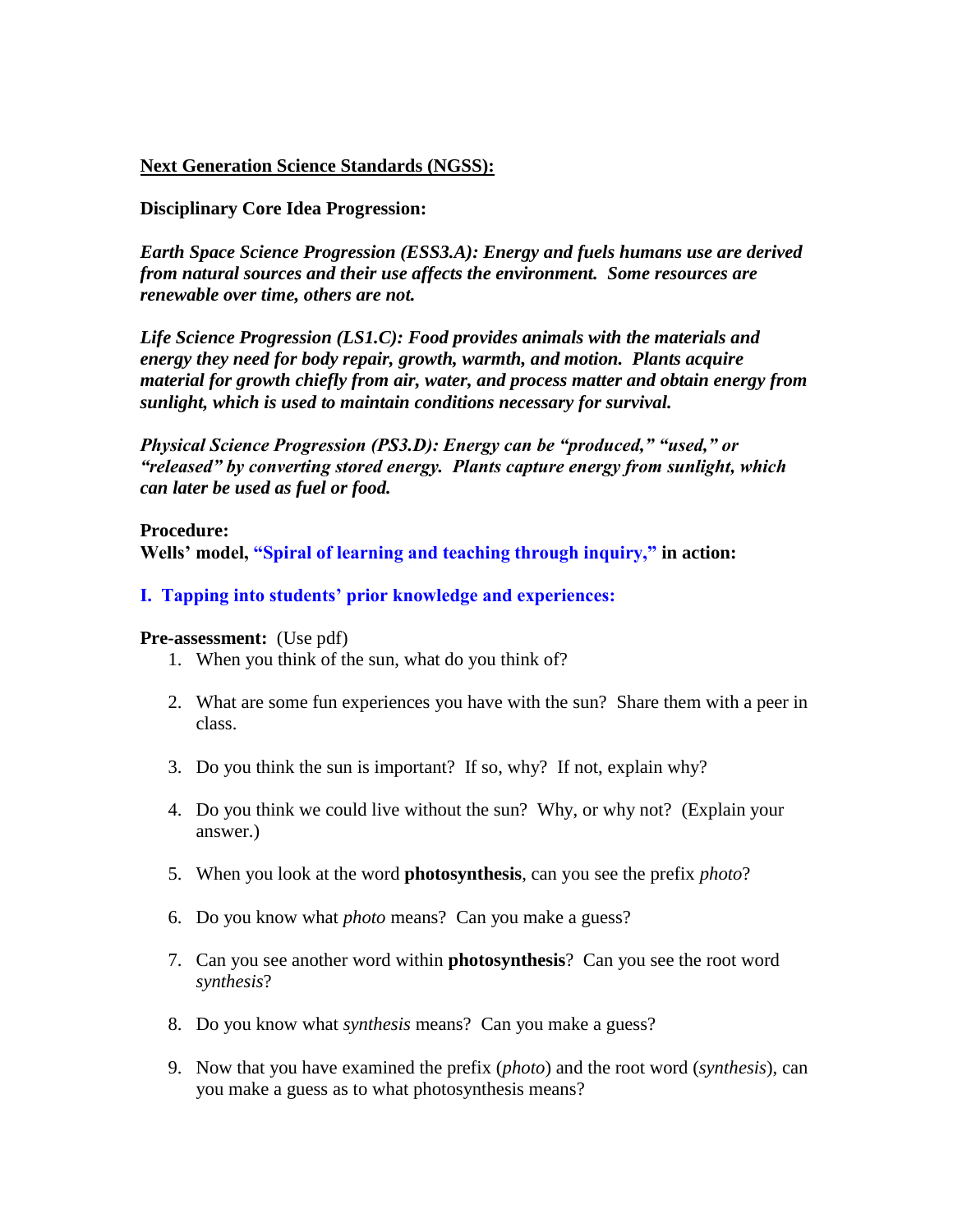- 10. What do you think photosynthesis relates to? In other words, this word relates to \_\_\_\_\_\_\_\_\_\_\_\_\_\_\_\_\_\_\_\_\_\_\_\_\_\_\_\_\_\_\_\_\_\_\_\_\_\_\_\_\_\_\_\_\_\_\_\_\_\_\_\_\_\_\_\_\_\_\_\_\_\_?
- 11. Can you describe the process of photosynthesis? What happens? (Draw a picture also to explain your answer)
- 12. Do you think the process of photosynthesis is important? Why or why not?

Then, use the pre-assessment questions to open up a dialogue about what students know about photosynthesis and the importance of the sun to our planet. Allow students to share their knowledge and experiences in pairs, small groups, and whole class. Both you and the students can write the word photosynthesis on the whiteboard or Smart-board and examine the word and its parts together.

## **II. Gathering information:**

Students can seek information in books, articles, the Internet, consulting an expert, etc., on photosynthesis. Allow students time to gather information to answer the questions in the **Student Photosynthesis Worksheet** (pdf).

## **III. Co-constructing knowledge together:**

Note: Allow students time to share their information from their **Students Photosynthesis Worksheet** with you. You can use the **Teacher Information Sheet** (pdf) to supplement their information.

## **IV. Understanding:**

Demonstrating understanding through post-assessment and activities (see activities at the end of lesson):

### **Post-assessment:** (Use pdf)

- 1. When you think of the sun, what do you think of?
- 2. What are some fun experiences you have with the sun? Share them with a peer in class.
- 3. Do you think the sun is important? If so, why? If not, explain why?
- 4. Do you think we could live without the sun? Why, or why not? (Explain your answer)
- 5. When you look at the word **photosynthesis**, can you see the prefix *photo*?
- 6. Do you know what *photo* means? Can you make a guess?
- 7. Can you see another word within **photosynthesis**? Can you see the root word *synthesis*?